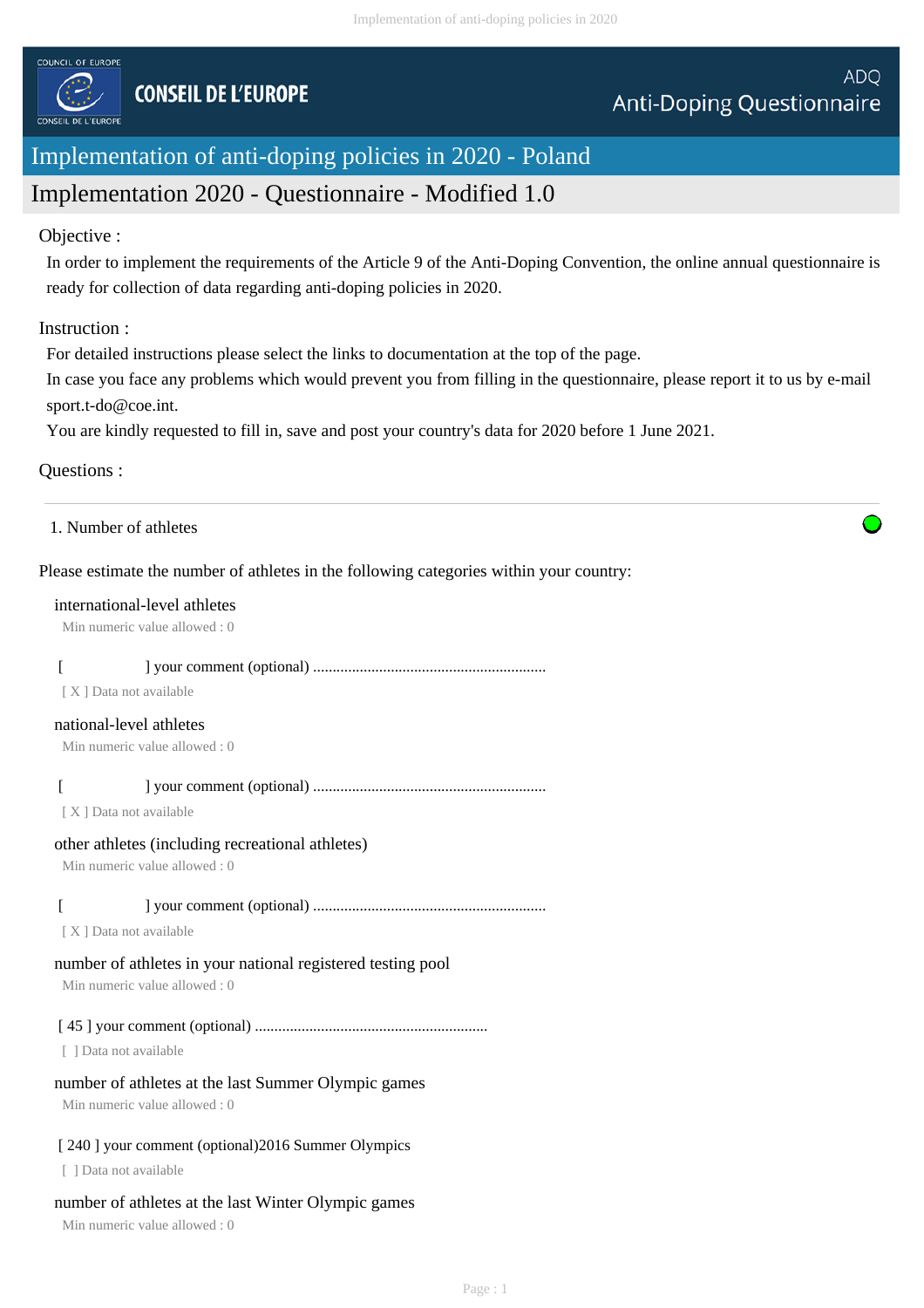| [ ] Data not available                                                                                                                                                                                                                            |
|---------------------------------------------------------------------------------------------------------------------------------------------------------------------------------------------------------------------------------------------------|
| number of athletes at the last Summer Paralympic games<br>Min numeric value allowed: 0                                                                                                                                                            |
| [ ] Data not available                                                                                                                                                                                                                            |
| number of athletes at the last Winter Paralympic games<br>Min numeric value allowed: 0                                                                                                                                                            |
| [ ] Data not available                                                                                                                                                                                                                            |
| 2. Doping definition                                                                                                                                                                                                                              |
| What is the definition of "doping in sport" used in your country?                                                                                                                                                                                 |
|                                                                                                                                                                                                                                                   |
|                                                                                                                                                                                                                                                   |
|                                                                                                                                                                                                                                                   |
| [X] Other, please specify (e.g. national law) : Act on the fight against doping in sport<br>Attachments<br>Ustawa antydopingowa Antidoping law 2012021 ENG.pdf                                                                                    |
| 3. Doping list                                                                                                                                                                                                                                    |
| Which list of banned pharmacological classes of doping agents and doping methods (i.e. Prohibited List) is implemented in<br>your country?                                                                                                        |
| ] Prohibited List, as adopted by the Executive Committee of WADA. Your comment (optional)                                                                                                                                                         |
| [ ] List of banned pharmacological classes of doping agents and doping methods, as adopted by the Monitoring Group (T-DO). Your                                                                                                                   |
| [X] Prohibited List, as adopted by the Conference of Parties of the International Convention against Doping in Sport (UNESCO).<br>Your comment (optional) As the prohibited list addopted by UNESCO and T-DO are similar all answers are correct. |
|                                                                                                                                                                                                                                                   |
| 4. Additional doping lists                                                                                                                                                                                                                        |
| For the purposes of restricting availability of doping substances, are there other lists than those defined in the question 3?                                                                                                                    |
|                                                                                                                                                                                                                                                   |

 ( X ) No. Your comment (optional) For the purposes of the criminalisation of doping (trafficking and administration) only a short Prohibited List is used (S1, S2 and S4 group).

5. Anti-doping laws

Are there any anti-doping laws in your country?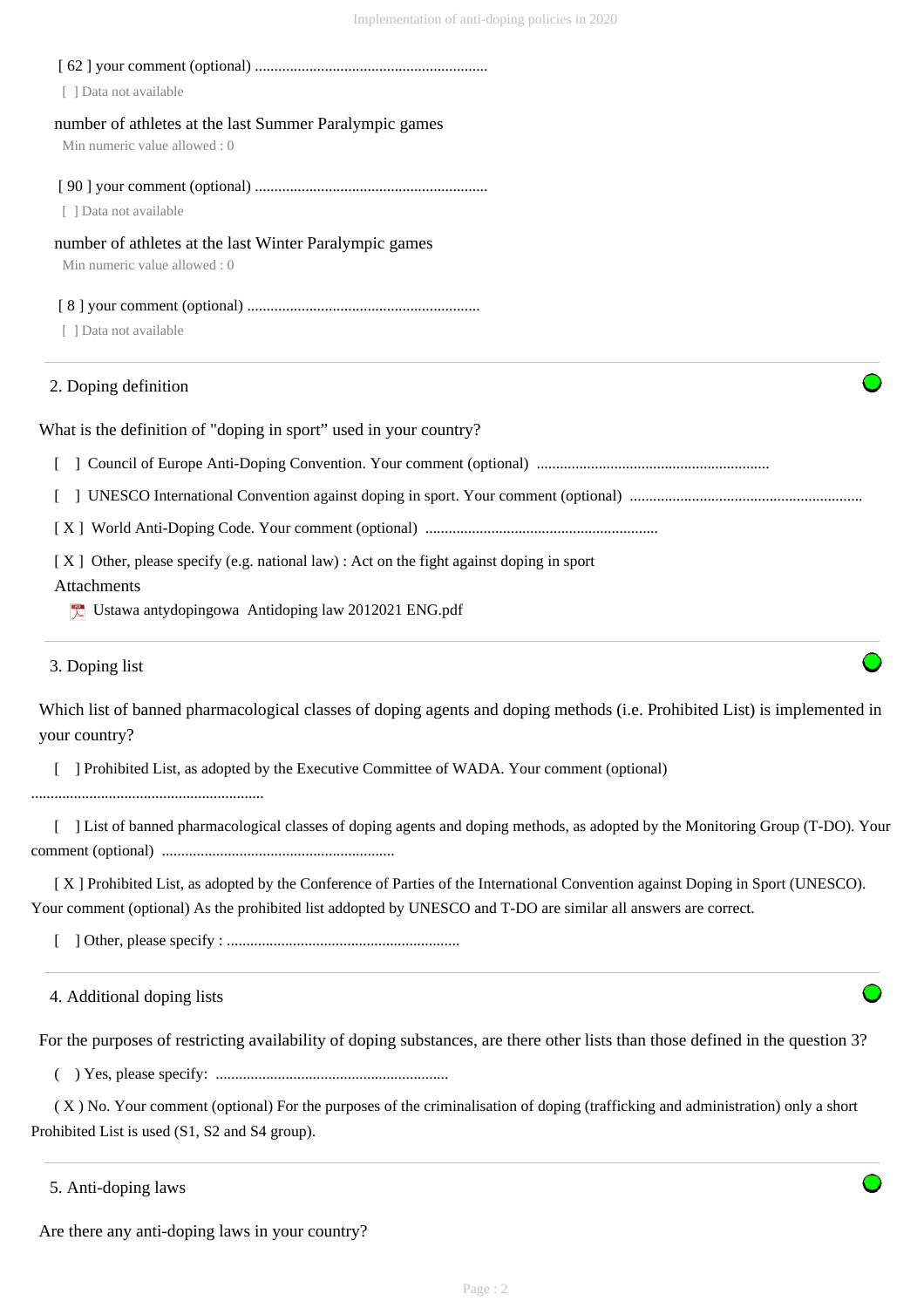| [X] Anti-doping law (other than ratification of the Convention). Your comment (optional) Act on the fight against doping in sport |  |  |
|-----------------------------------------------------------------------------------------------------------------------------------|--|--|
|                                                                                                                                   |  |  |

|--|--|

[ ] No. Your comment (optional) ............................................................

6. National Anti-Doping Organisation (NADO)

What is the legal status of your national anti-doping organisation? Please upload the statutes, if possible

( X ) Public authority. Your comment (optional)Polish Anti-Doping Agency is a state legal entity

( ) Non-governmental organisation. Your comment (optional) ............................................................

( ) Private company. Your comment (optional) ............................................................

( ) National Olympic Committee acting as a NADO. Your comment (optional) ............................................................

( ) Other, please specify : ............................................................

#### Attachments

Polish Anti-Doping Agency : http://www.antydoping.pl/o-nas/

## 7. NADO activities

Which of the activities below are conducted by your national anti-doping organisation? Please upload the organisational chart, if possible

|                                                | Yes. Your comment<br>(optional)                                                                                                                                                                        | No, please specify which<br>organisation is in charge                                                                                                                                                                                                                                             |
|------------------------------------------------|--------------------------------------------------------------------------------------------------------------------------------------------------------------------------------------------------------|---------------------------------------------------------------------------------------------------------------------------------------------------------------------------------------------------------------------------------------------------------------------------------------------------|
| Co-ordination of action by public authorities  | (X)                                                                                                                                                                                                    | $\left($<br>$\rightarrow$                                                                                                                                                                                                                                                                         |
| Co-ordination of the fight against trafficking | $($ )                                                                                                                                                                                                  | (X) This task falls within<br>competence of the Police, the<br>Customs and the Border<br>Guards. Under the Act on the<br>fight agains doping in sport<br>those organisations are<br>obligated to share data and<br>information about traficking<br>with the Polish Anti-Doping<br>Agency (POLADA) |
| Testing (doping control)                       | (X)                                                                                                                                                                                                    |                                                                                                                                                                                                                                                                                                   |
| Results management                             | (X)                                                                                                                                                                                                    | $\left($<br>$\lambda$                                                                                                                                                                                                                                                                             |
| Disciplinary procedures                        | (X) In accordance with the<br>Act on the fight against doping<br>in sport, the Disciplinary Panel<br>Is an independent body,<br>however, POLADA provides<br>organisational framework and<br>logistics. | $\left($<br>$\lambda$                                                                                                                                                                                                                                                                             |
| Education and/or information                   | (X)                                                                                                                                                                                                    | $($ )                                                                                                                                                                                                                                                                                             |
| Research                                       | (X)                                                                                                                                                                                                    | $\left($                                                                                                                                                                                                                                                                                          |

<sup>8.</sup> Funding of anti-doping programme

What was the annual budget of the NADO for the 2020 calendar year?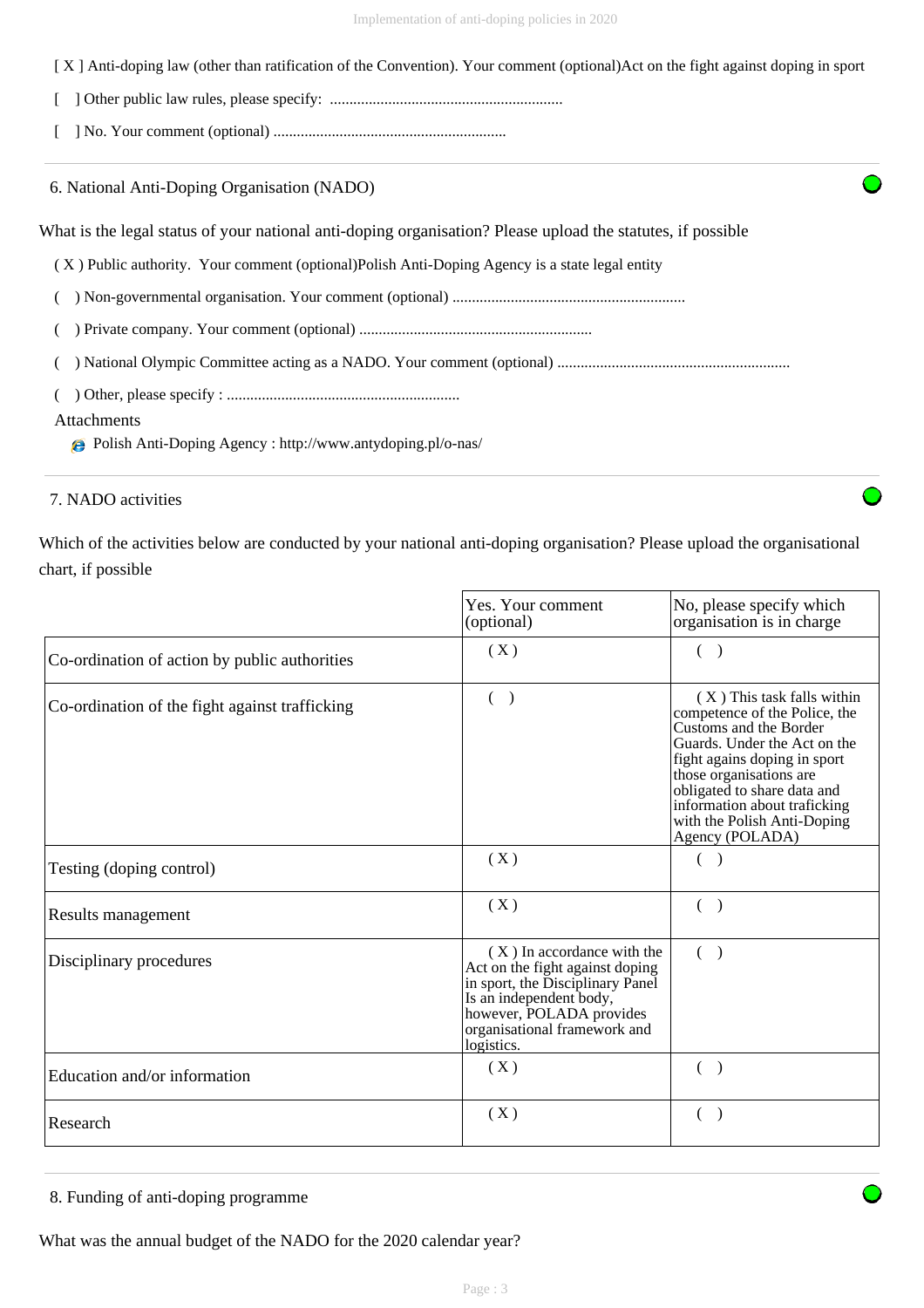Min numeric value allowed : 0

#### [ 1820000 ] amountEuroCurrency

[ ] Data not available

#### 9. Funding sources

How is the NADO funded? Please select all that apply and indicate an estimate in percentages:

# [ X ] Government99% [ ] National Lottery programme ............................................................ % [ ] National Olympic Committee (NOC) ............................................................ % [ ] Other sports organisation(s) ............................................................ % [X ] Fee for service1% [ ] Private ............................................................ % [ ] Other ............................................................ %

10. Distribution of funding

What percentage of NADO's annual budget is put towards the following core programs?

[ 18 ] Testing (including equipment, transportation, sample collection personnel fees)

- [43] Sample analysis
- [ 2 ] Investigations
- [ 4 ] Education
- [13] Research
- [ 3 ] Results Management/Legal
- [ 2 ] Therapeutic Use Exemptions (TUEs)
- [ 15 ] Other (e.g. remuneration, administration) ............................................................
- [ ] Data not available

11. Other funding for the anti-doping programme

Are other institutions funding any parts of the national anti-doping programme (e.g. laboratories, research, WADA contribution, Unesco Voluntary Fund)

 ( X ) Yes, please describeThe Ministry responsible for sport (in 2021, the Ministry of Culture, National Heritage and Sport) is responsible to cover all cost releted with the anti-doping system in Poland. The Ministry is covering the budget of the NADO and the Antidoping Laboratory, WADA contribution and UNESCO Voluntary Fund. Additionally, the NADO is covering the contribution to iNADO and can support i.e. CoE and WADA by additionall contribution to their budgetes, the Laboratory is paying their contributions directly. Please have in mind that the NADO and the Laboratory are funded by the Ministry.

 $($   $)$  No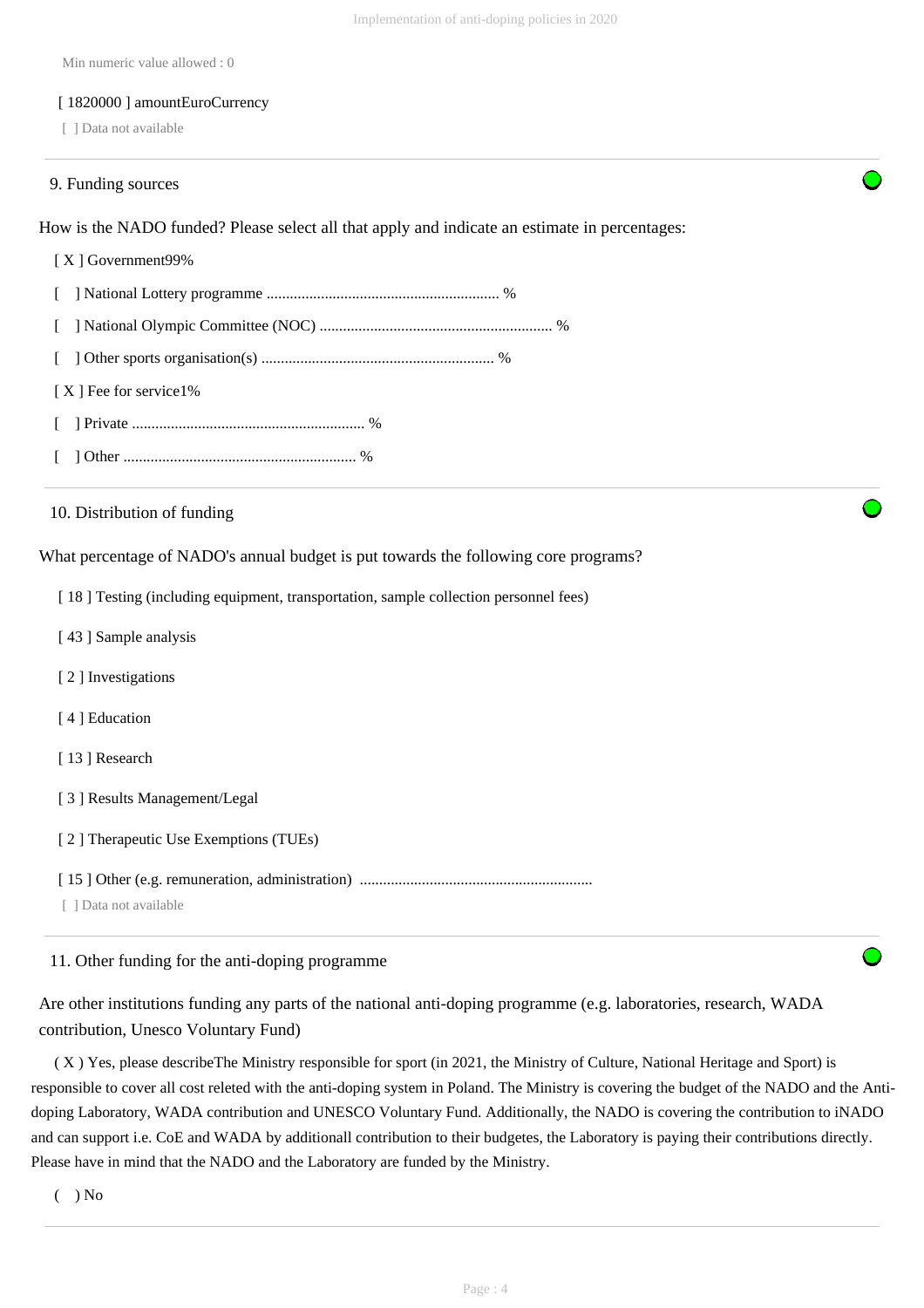#### 12. Sport budget

What amount has been allocated to sport from the State budget through the national ministry responsible for sport for the year 2020?

[ 266394934 ] amountEurocurrency / other information

[ ] Data not available

13. Limiting public funding to organisations

Is public funding withheld from organisations that do not comply with anti-doping regulations and related legal instruments?

( ) Yes, all funding is withheld; your comment (optional) ............................................................

 ( X ) A limited amount of funding is withheld; your comment (optional)The Minister responsible for sport can decide to limit funding for the organisation or decide to withdraw state support completely.

( ) No financial implications; your comment (optional) ............................................................

( ) Information not available; your comment (optional) ............................................................

14. Limitation of public funding of persons

Is sport-related financial assistance provided by public authorities withheld from banned athletes or athlete support personnel during the period of their suspension?

( X ) Yes, all funding is withheld; your comment (optional) ............................................................

( ) A limited amount of funding is withheld; your comment (optional) ............................................................

( ) No; your comment (optional) ............................................................

 ( ) Not applicable (no sport-related financial assistance is provided by public authorities to athletes or support personnel); your comment (optional) ............................................................

( ) Information not available; your comment (optional) ............................................................

15. Testing programme

Does your country have a national testing programme?

( X ) Yes

( ) No, please explain ............................................................

16. Elements of the testing programme

What elements of the testing program are implemented by the NADO?

[ X ] Risk assessment and test distribution planning (TDP)

[ X ] Registered testing pool

[ X ] Random selection of athletes

[X] Targeted selection of athletes

[ $X$ ] In-competition testing

[X ] Out-of-competition testing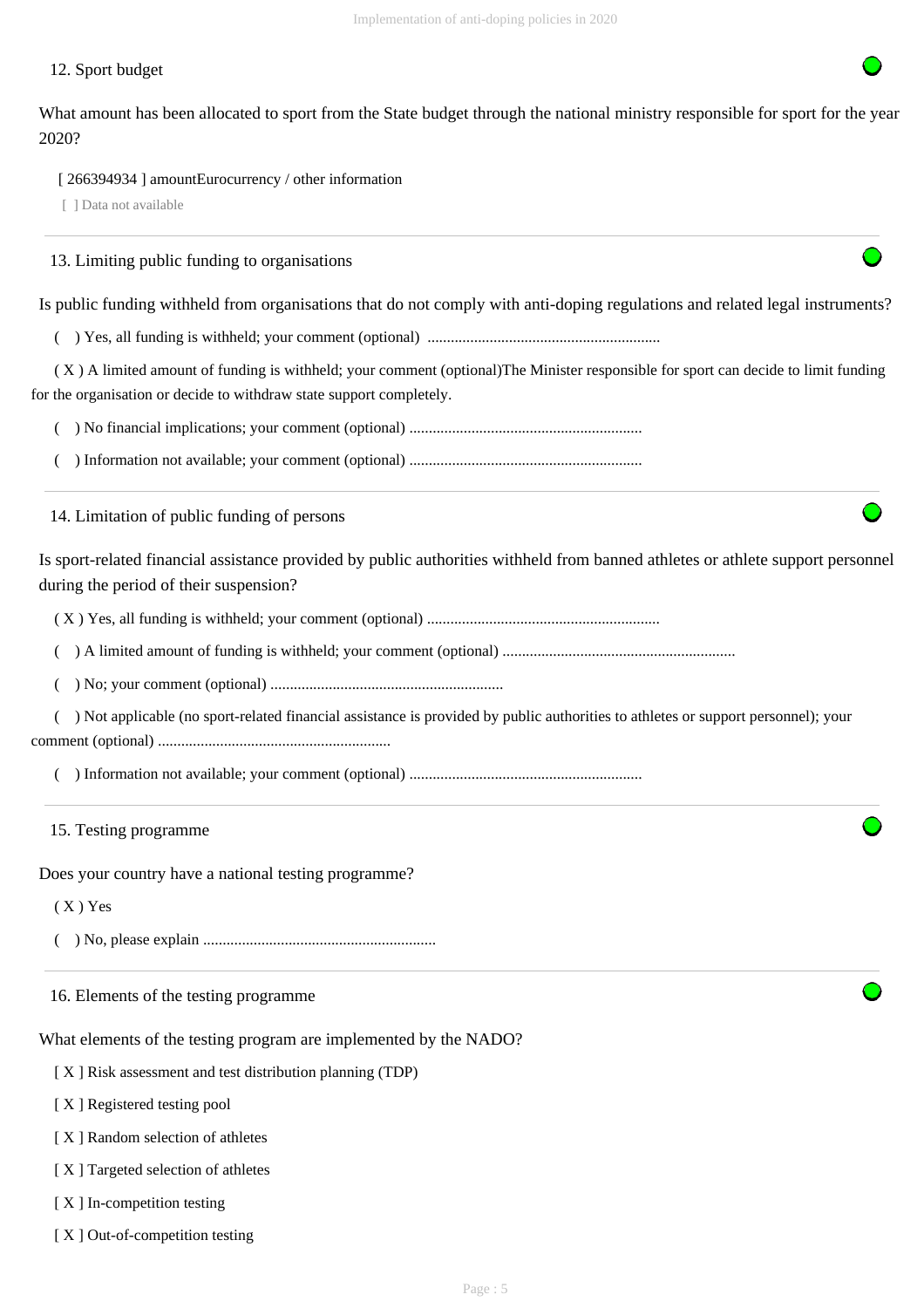| [X] No-advance notice testing                                                                                                                                                                                                                        |
|------------------------------------------------------------------------------------------------------------------------------------------------------------------------------------------------------------------------------------------------------|
| [X] Blood testing                                                                                                                                                                                                                                    |
| [X] Athlete biological passport (ABP) modules                                                                                                                                                                                                        |
|                                                                                                                                                                                                                                                      |
|                                                                                                                                                                                                                                                      |
| 17. Quality certificate                                                                                                                                                                                                                              |
| Is your NADO or part of its procedures certified according to a quality standard (such as ISO or any other quality assurance<br>system)?                                                                                                             |
| (X) Yes, please specify which standard, its scope and validity ISO 9001:2015                                                                                                                                                                         |
|                                                                                                                                                                                                                                                      |
|                                                                                                                                                                                                                                                      |
| 18. NADO staff, committee members and other anti-doping specialists                                                                                                                                                                                  |
| Please outline below how many NADO staff, committees' members and other anti-doping specialists are involved in the<br>coordination and management of your anti-doping programs (except sample collection personnel)<br>Min numeric value allowed: 0 |
| [13] staff full time                                                                                                                                                                                                                                 |
| [2] staff part time                                                                                                                                                                                                                                  |
| [30] committees' members (including, but not limited to, members of the disciplinary panels, NADO Board, TUE, education,<br>whereabouts, scientific, athletes, appeals, ethics and/or other committees)                                              |
| [2] other specialists, please describe GDPR expert, public procurement expert<br>[ ] Data not available                                                                                                                                              |
| 19. Sample collection personnel                                                                                                                                                                                                                      |
| Do you have sample collection personnel (SCP)?                                                                                                                                                                                                       |
| (X) Yes, within the NADO                                                                                                                                                                                                                             |
|                                                                                                                                                                                                                                                      |
|                                                                                                                                                                                                                                                      |
| 20. Number of DCOs and BCOs                                                                                                                                                                                                                          |
| How many doping control officers (DCOs), blood control officers (BCOs) and chaperones are in your sample collection<br>personnel programme?<br>Min numeric value allowed: 0                                                                          |
|                                                                                                                                                                                                                                                      |
|                                                                                                                                                                                                                                                      |
|                                                                                                                                                                                                                                                      |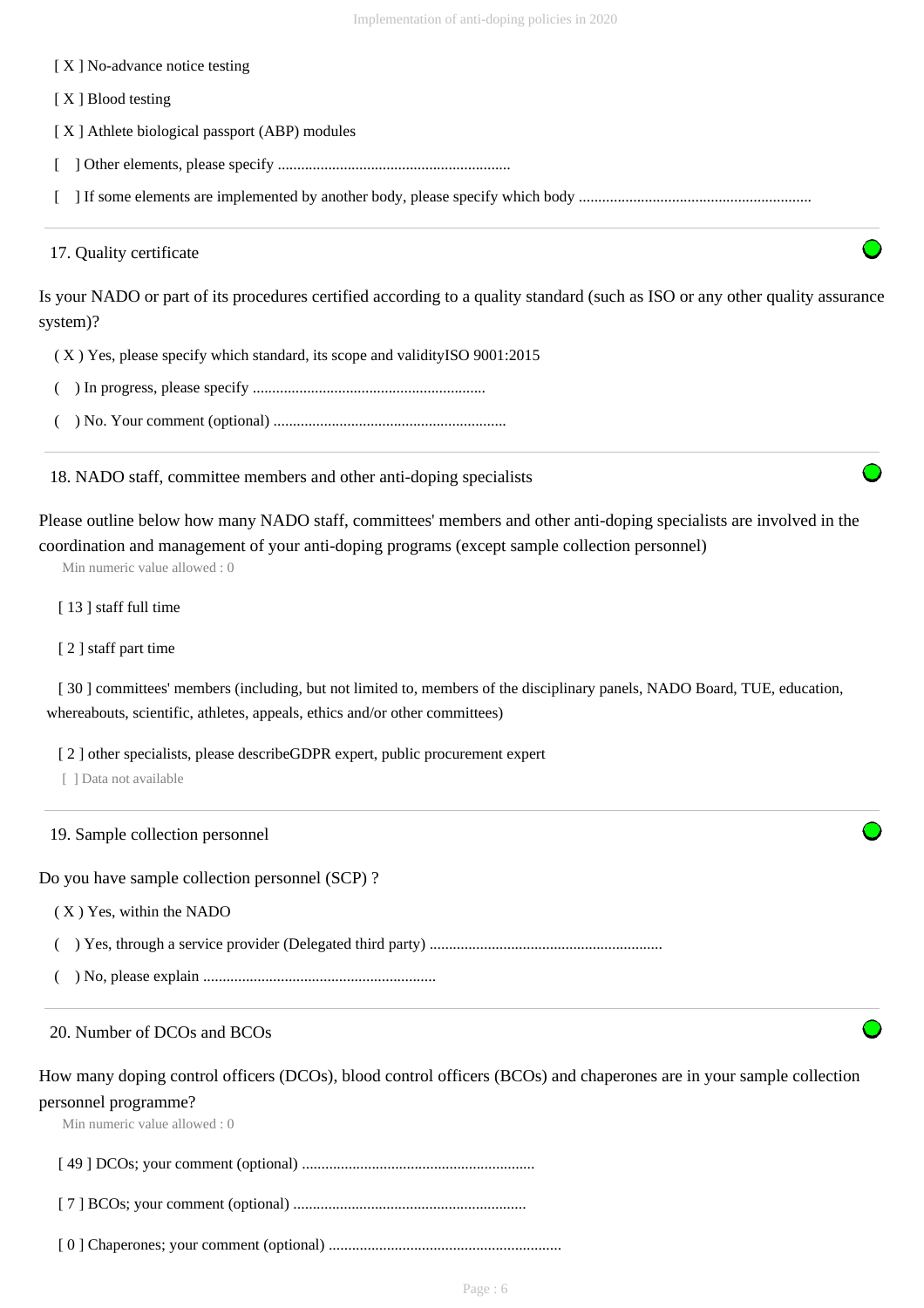#### 21. Laboratory

Is there a doping control laboratory in your country?

[X ] Yes, accredited or approved by WADA in accordance with the International Standard for Laboratories

[ ] No, but a preparatory process is in progress to apply for accreditation or approval by WADA

 $\lceil$   $\rceil$  No

#### Attachments

**wada2020.jpg** 

#### 22. Use of WADA laboratories

Which WADA-accredited or approved laboratories are used for analysis of samples collected by your NADO as a Testing authority within your national testing program in the year 2020? Please list all that applies, including the laboratory in your own country (if you use it) and indicate the percentage of samples analysed in each laboratory. Enter "0", if you don't use this laboratory

|                                   | % of NADO samples (estimate) |
|-----------------------------------|------------------------------|
| ANKARA, TURKEY                    | $\boldsymbol{0}$             |
| ATHENS, GREECE                    | $\mathbf{0}$                 |
| <b>BANGKOK, THAILAND</b>          | $\overline{0}$               |
| <b>BARCELONA, SPAIN</b>           | $\overline{0}$               |
| <b>BEIJING, CHINA</b>             | $\mathbf{0}$                 |
| <b>BLOEMFONTEIN, SOUTH AFRICA</b> | $\mathbf{0}$                 |
| <b>BUCHAREST, ROMANIA</b>         | $\overline{0}$               |
| COLOGNE, GERMANY                  | $\boldsymbol{0}$             |
| DOHA, QATAR                       | $\boldsymbol{0}$             |
| GHENT, BELGIUM                    | $\mathbf{0}$                 |
| HAVANA, CUBA                      | $\boldsymbol{0}$             |
| HELSINKI, FINLAND                 | $\boldsymbol{0}$             |
| KREISCHA, GERMANY                 | $\mathbf{0}$                 |
| LAUSANNE, SWITZERLAND             | $\mathbf{0}$                 |
| LONDON, UNITED KINGDOM            | $\boldsymbol{0}$             |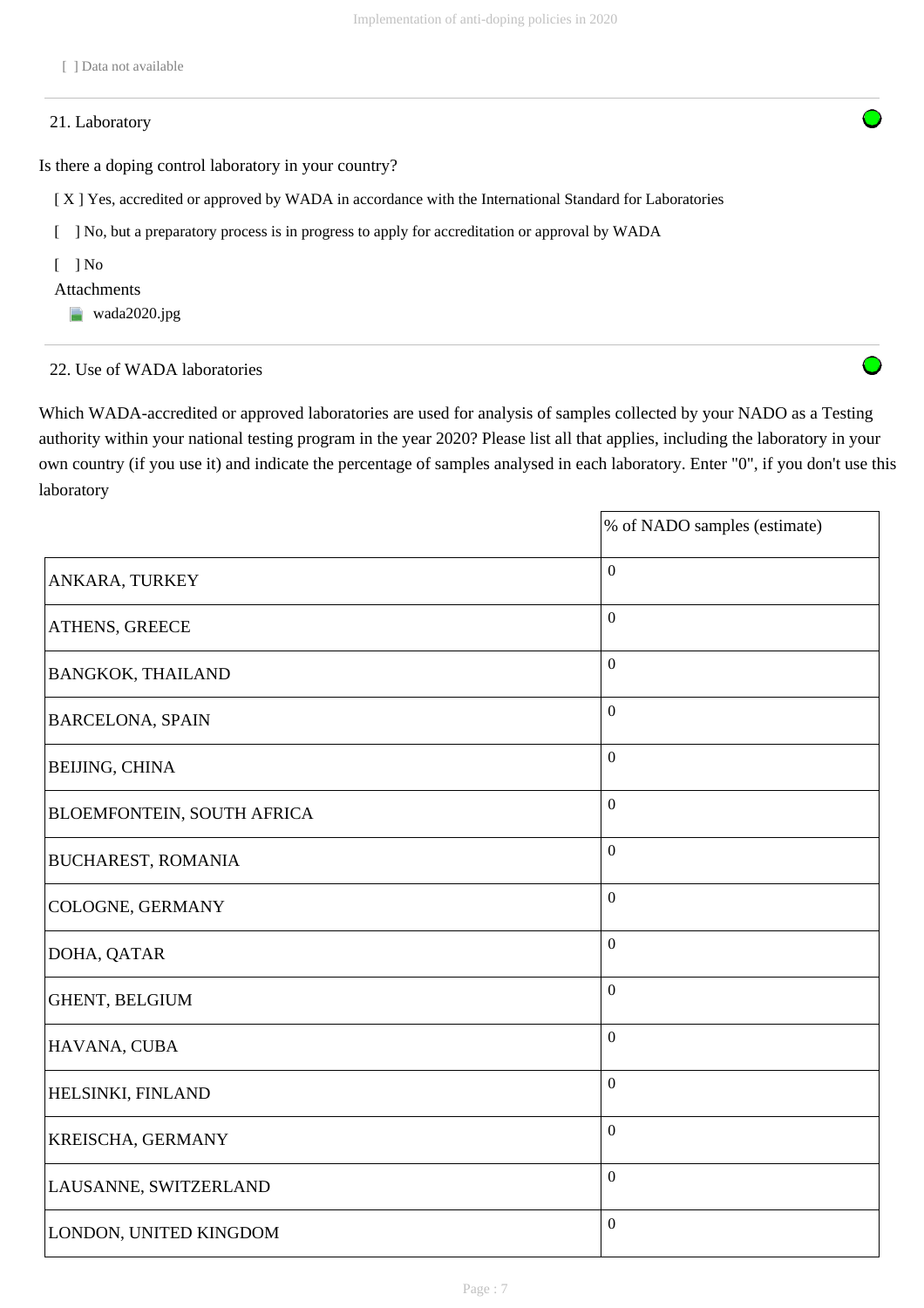| LOS ANGELES, USA           | $\boldsymbol{0}$ |
|----------------------------|------------------|
| MADRID, SPAIN              | $\mathbf{0}$     |
| MONTREAL, CANADA           | $\boldsymbol{0}$ |
| NEW DELHI, INDIA           | $\mathbf{0}$     |
| <b>OSLO, NORWAY</b>        | $\boldsymbol{0}$ |
| PARIS, FRANCE              | $\mathbf{0}$     |
| RIO DE JANEIRO, BRAZIL     | $\boldsymbol{0}$ |
| ROMA, ITALY                | $\boldsymbol{0}$ |
| <b>SALT LAKE CITY, USA</b> | $\mathbf{0}$     |
| SEIBERSDORF, AUSTRIA       | $\boldsymbol{0}$ |
| SEOUL, SOUTH KOREA         | $\boldsymbol{0}$ |
| STOCKHOLM, SWEDEN          | $\boldsymbol{0}$ |
| SYDNEY, AUSTRALIA          | $\boldsymbol{0}$ |
| TOKYO, JAPAN               | $\boldsymbol{0}$ |
| WARSAW, POLAND             | 100              |

[ ] Data not available

#### 23. Testing statistics

How many samples were collected under your national testing program in the year 2020?

|                                                             | Urine | Blood (including ABP) |
|-------------------------------------------------------------|-------|-----------------------|
| In-competition samples<br>Min numeric value allowed : 0     | 476   | 0                     |
| Out-of-competition samples<br>Min numeric value allowed : 0 | 685   | 152                   |

[ ] Data not available

### 24. Testing abroad

Did you test athletes under your authority who reside or train abroad (directly or by subcontracting other ADOs or antidoping service providers)?

( ) Yes; your comment (optional) ............................................................

( X ) Not in 2020, but we have authorisation to do so; your comment (optional) ............................................................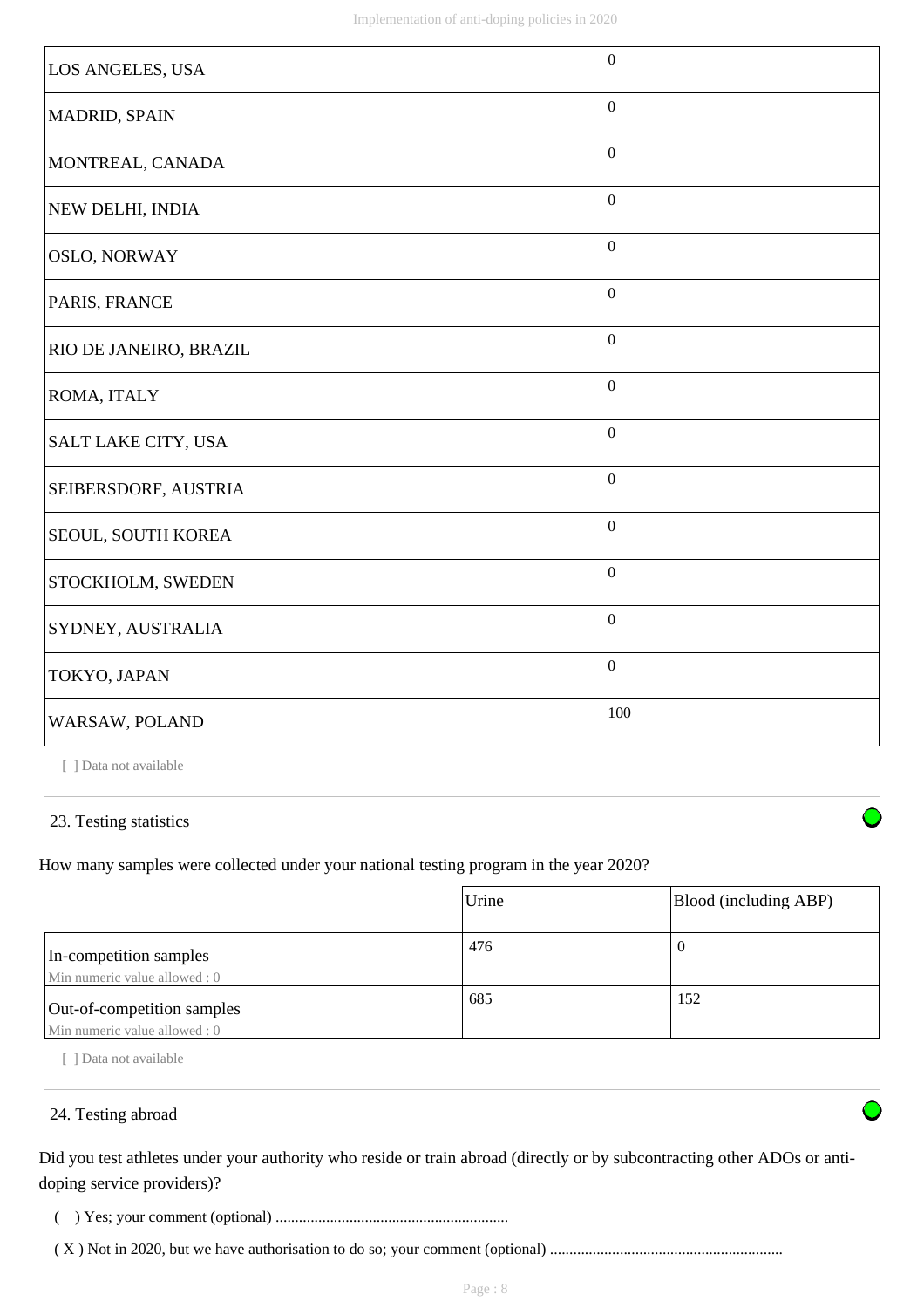#### ( ) No, we do not have authorisation to do so; your comment (optional) ............................................................

#### 25. Disciplinary system

Please describe the disciplinary process for the anti-doping rule violations and application of the T-DO Recommendation on ensuring the independence of hearing panels (bodies) and promoting fair trial in anti-doping cases [T-DO/Rec(2017)01] http://rm.coe.int/recommendation-on-ensuring-the-independence-of-hearing-panels-bodies-a/1680735159

| Has your State established<br>centralised panel/body in<br>charge of all hearing<br>proceedings in anti-doping<br>matters (hearing panel)?                                                       | Yes | no | no |
|--------------------------------------------------------------------------------------------------------------------------------------------------------------------------------------------------|-----|----|----|
| Is the hearing panel<br>independent, and<br>operationally independent<br>from sport movement (i.a.<br>national federations,<br>National Olympic<br>Committee, National<br>Paralympic Committee)? | Yes | no | no |
| Is the hearing panel<br>operationally independent<br>from the government?                                                                                                                        | yes | no | no |
| Is the hearing panel<br>operationally independent<br>from the NADO?                                                                                                                              | Yes | no | no |
| Are you aware of T-<br>DO/Rec(2017)01?                                                                                                                                                           | Yes | no | no |
| Is the composition of the<br>hearing panel in line with the<br>requirements outlined in T-<br>$D\tilde{O}/Rec(2017)01?$                                                                          | Yes | no | no |
| Are the rights of access to<br>justice ensured in accordance<br>with $T\text{-DO/Rec}(2017)01?$                                                                                                  | Yes | no | no |
| Other comments                                                                                                                                                                                   | no  | no | no |

[ ] Data not available

#### 26. Appeals system

Please describe the process for handling anti-roping rule violations appeals

 Describe, upload documents or add the link to the relevant content For national level athletes all appeals are recognized by independent Disciplinary Panel of Second Instance. Decision of Disciplinary Panel of Second Instance can be appeal only by WADA, IOC, IPC and relevant international federation to Court of Arbitration for Sport.

For international level athletes all appeals are recognized by Court of Arbitration for Sport.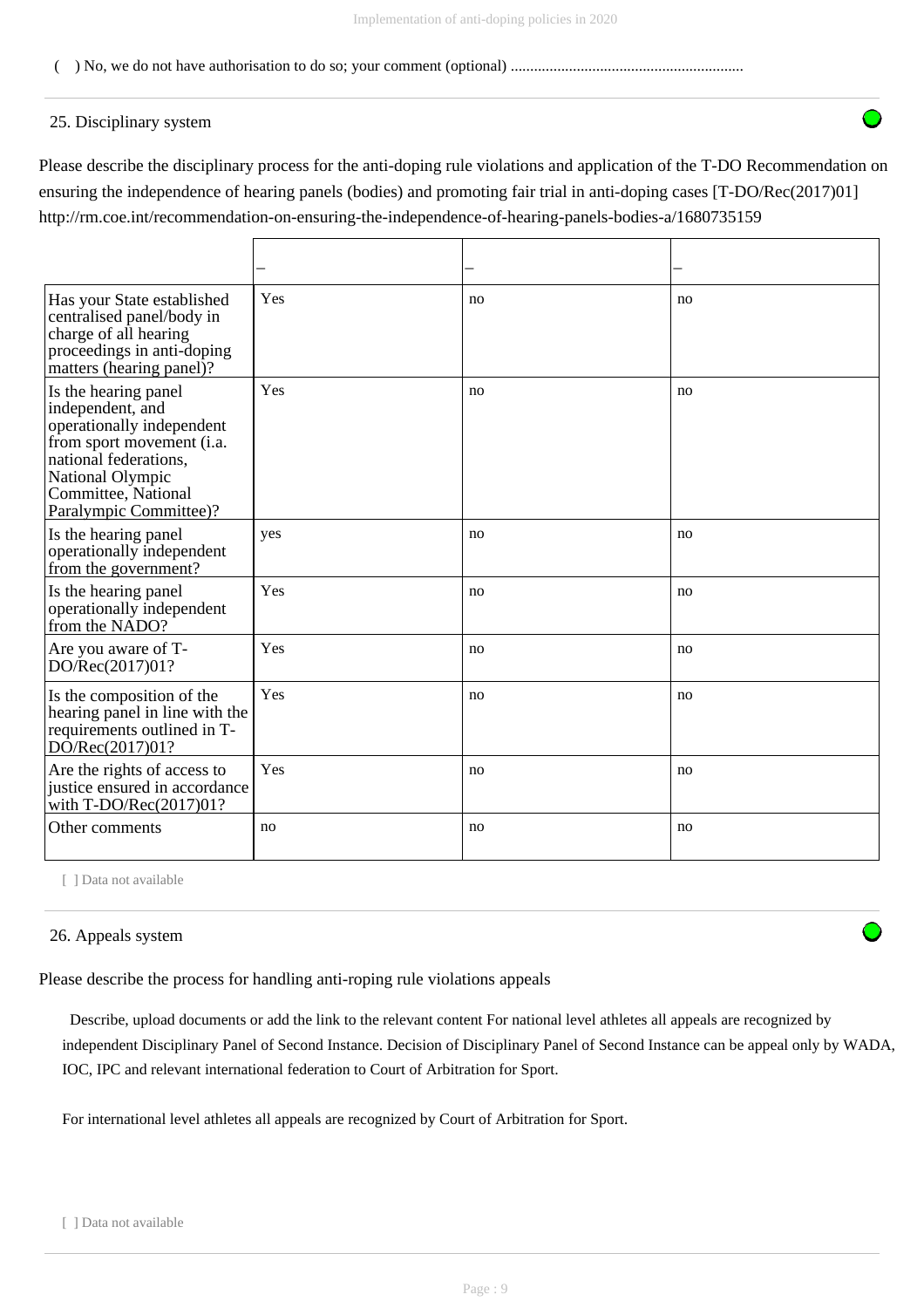## 27. Anti-doping rule violations (ADRV)

How many anti-doping rule violations cases were initiated in 2020 and how many of these initiated cases resulted in the imposition of a sanction?

|                                                                                                                                                  | <b>Initiated</b> cases | Cases that resulted in a Cases that resulted in<br>sanction | no sanction    |
|--------------------------------------------------------------------------------------------------------------------------------------------------|------------------------|-------------------------------------------------------------|----------------|
| Presence of a prohibited substance or its<br>metabolites or markers in an athlete's sample<br>Min numeric value allowed: 0                       | 16                     | 16                                                          | $\Omega$       |
| Use or attempted use by an athlete of a<br>prohibited substance or a prohibited method<br>Min numeric value allowed: 0                           | $\mathbf{1}$           | $\mathbf{1}$                                                | $\Omega$       |
| Evading, refusing or failing to submit to<br>sample collection<br>Min numeric value allowed: 0                                                   | $\boldsymbol{0}$       | $\boldsymbol{0}$                                            | $\Omega$       |
| Whereabouts failures<br>Min numeric value allowed: 0                                                                                             | $\overline{0}$         | $\Omega$                                                    | $\Omega$       |
| Tampering or attempted tampering with any<br>part of doping control<br>Min numeric value allowed: 0                                              | $\theta$               | $\overline{0}$                                              | $\Omega$       |
| Possession of prohibited substances and<br>prohibited methods<br>Min numeric value allowed: 0                                                    | $\Omega$               | $\mathbf{0}$                                                | $\Omega$       |
| Trafficking or attempted trafficking in any<br>prohibited substance or prohibited method<br>Min numeric value allowed: 0                         | $\theta$               | $\theta$                                                    | $\Omega$       |
| Administration or attempted administration to<br>any athlete of any prohibited method or<br>prohibited substance<br>Min numeric value allowed: 0 | $\boldsymbol{0}$       | $\mathbf{0}$                                                | $\Omega$       |
| Complicity<br>Min numeric value allowed: 0                                                                                                       | $\mathbf{1}$           | $\mathbf{1}$                                                | $\overline{0}$ |
| Prohibited association<br>Min numeric value allowed: 0                                                                                           | $\boldsymbol{0}$       | $\mathbf{0}$                                                | $\mathbf{0}$   |

[ ] Data not available

#### 28. Whereabouts failures

How many of the following whereabouts failures have you registered in 2020?

### [ 27 ] One missed test or filing failure

## [ 4 ] Any combination of two missed tests and/or filing failures

[ ] Data not available



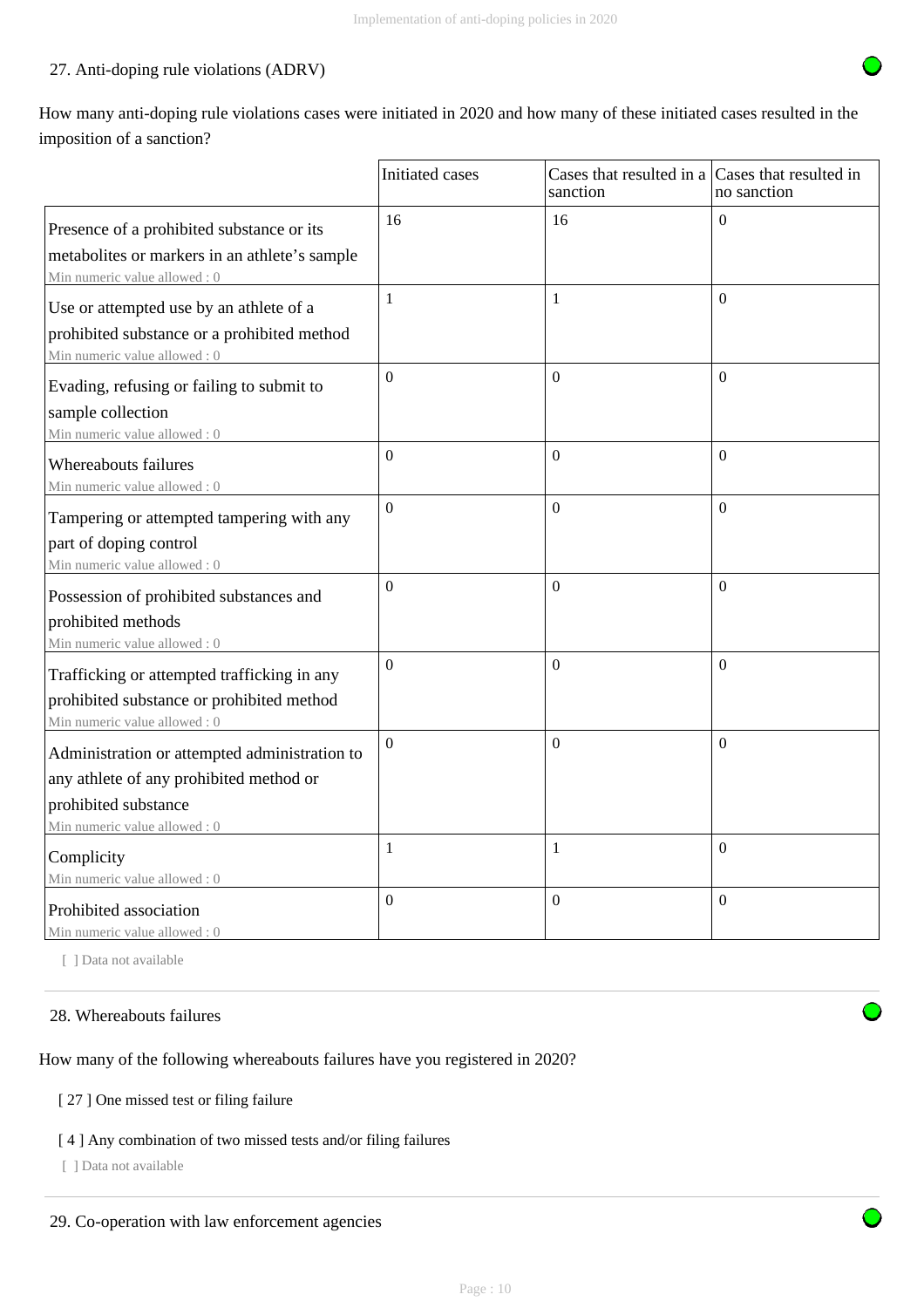What measures have been taken to ensure co-operation between NADO and law enforcement agencies in limiting illegal availability of doping substances?

 [ X ] Law, please specify According to the Article 44 of the Act on the fight against doping in sport public entities such as the Police, the Border Guards, the Customs and Tax Services, the Military Police and prosecutors are obligated to cooperate with the NAD) ex officio. The Polish Anti-Doping Agency can also request for information that is at the disposal of those public entities to establish disciplinary liability for doping in sport, provided this is not against the need to ensure the proper course of a proceeding or to protect a vital interest of the Polish state.

 [ X ] Agreement, please specify MoU with e.g. the Central Bureau of Investigation of the National Police HQ, the Ministry of National Defence, etc.

[ X ] Ad hoc activities, please specify Daily cooperation of the NADO and law enforcement

- [ ] Other, please specify ............................................................
- [ ] None; your comment (optional) ............................................................

30. Sanctions for doping trafficking

Are there specific penalties or sanctions for illegal circulation of doping substances, in addition to those regulating the movement of medicines and narcotics?

 [ X ] Criminal penalties, please specify According to the Act against doping in sport (Article 49) trafficking in or storing with intention to trafficking in, a prohibited substance classified under the category S1, S2 and S4 of the WADA Prohibited List, without the necessary permission is prohibited and results in a fine, restriction of liberty or imprisonment for term up to 3 years.

- [ ] Financial penalties, please specify ............................................................
- [X] Administrative or civil sanctions, please specify In accordance with the Polish law, depending on the case.
- [ X ] Professional disciplinary actions, please specify Other disciplinary rules (e.g. regarding MD), Anti-doping Rules of POLADA

[ ] None of above, please explain ............................................................

[ ] Not available; your comment (optional) ............................................................

31. Statistics on doping trafficking

Do law enforcement agencies share data on the seizure of doping substances with the NADO?

( X ) Yes, please specify how many seizures have been reported in 202040

- ( ) No. Your comment (optional) ............................................................
- ( ) Other, please specify ............................................................

#### 32. Whistleblowers

Is your NADO implementing a whistleblower policy/programme?

( X ) Yes; any comment ............................................................

( ) No, but a preparatory process is in progress to develop a whistleblower policy/programme; any comment

............................................................

( ) No; any comment ............................................................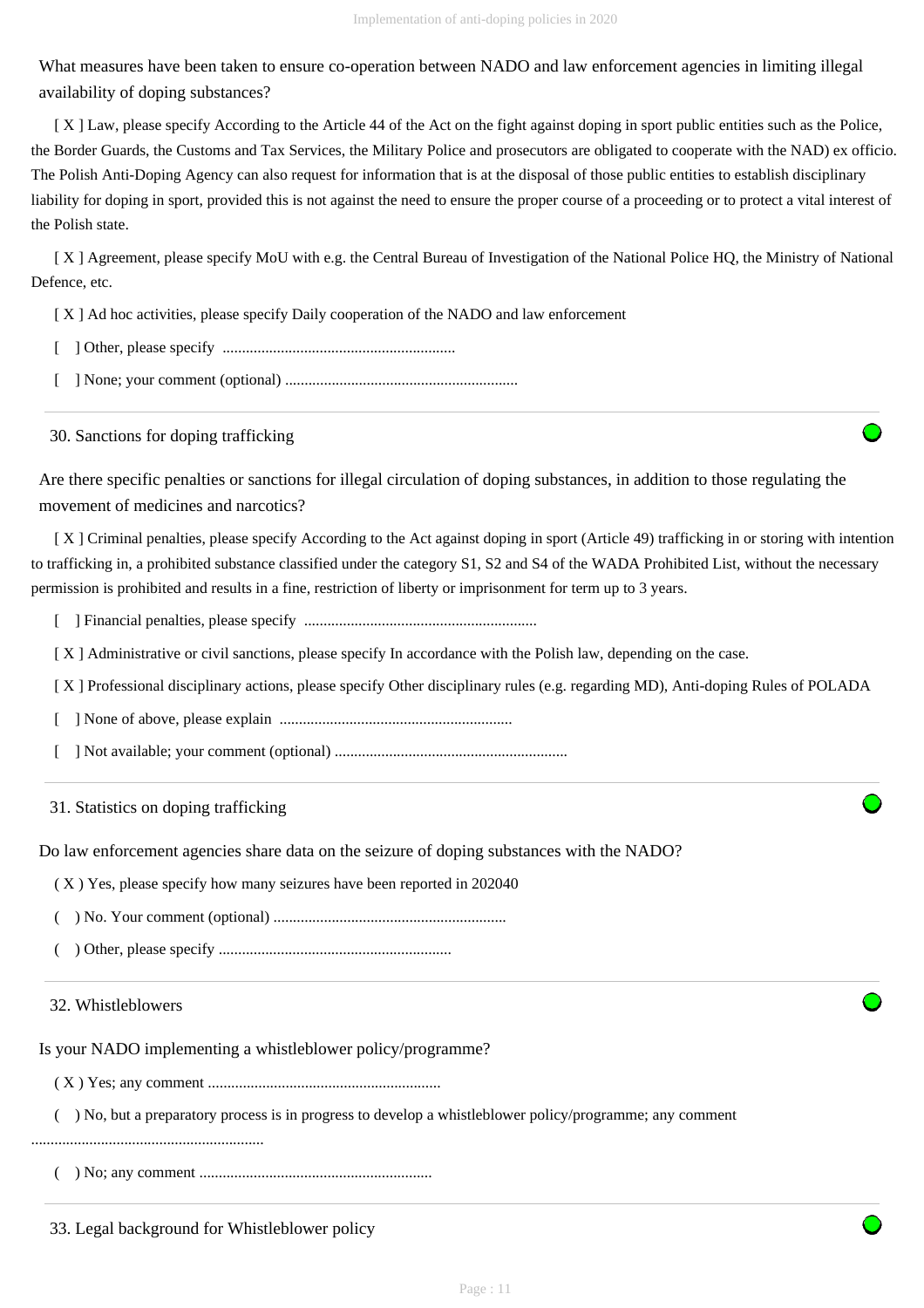If your NADO implements a Whistleblower policy/programme, please describe the legal framework for this programme

[ ] National legislation

[ X ] NADO Rules

[ ] Direct application of WADA Whistleblowing programme/policy and procedure for reporting misconduct

[ ] Direct application of the rules of one or more international sports organisations, if yes, please list them

............................................................

- [ ] Other. Please describe ............................................................
- [ ] Not applicable

34. Organisation of anti-doping education

Which organisations are involved in implementing anti-doping education programs?

[ X ] National anti-doping organisation

- [ X ] Ministry responsible for sport
- [ X ] Ministry responsible for education
- [ X ] Ministry responsible for health
- [ X ] Other governmental bodye.g Ministry of National Defence
- [ X ] National sport federations
- [X] Regional/municipal sport organisations
- [X] Universities
- [ X ] Schools
- [X] Sport clubs
- [ ] Other bodies ............................................................

35. Anti-doping education themes

What types of anti-doping message are provided for different target groups?

|                      | elite<br>athletes | voung<br>athletes | recreatio<br>nal<br>athletes | sports<br>officials | coaches | medical<br>personne pupils | school | media | general<br>public | other |
|----------------------|-------------------|-------------------|------------------------------|---------------------|---------|----------------------------|--------|-------|-------------------|-------|
| National and         | [X]               | [X]               | [X]                          | [X]                 | [X]     | [X]                        | [X]    | [X]   | [X]               |       |
| International anti-  |                   |                   |                              |                     |         |                            |        |       |                   |       |
| doping rules         |                   |                   |                              |                     |         |                            |        |       |                   |       |
| Harm of doping to    | [X]               | [X]               | [X]                          | [X]                 | [X]     | [X]                        | [X]    | [X]   | [X]               |       |
| the spirit of sport  |                   |                   |                              |                     |         |                            |        |       |                   |       |
| Athletes and         | [X]               | [X]               | [X]                          | [X]                 | [X]     | [X]                        | [X]    | [X]   | [X]               |       |
| athlete support      |                   |                   |                              |                     |         |                            |        |       |                   |       |
| personnel's rights   |                   |                   |                              |                     |         |                            |        |       |                   |       |
| and responsibilities |                   |                   |                              |                     |         |                            |        |       |                   |       |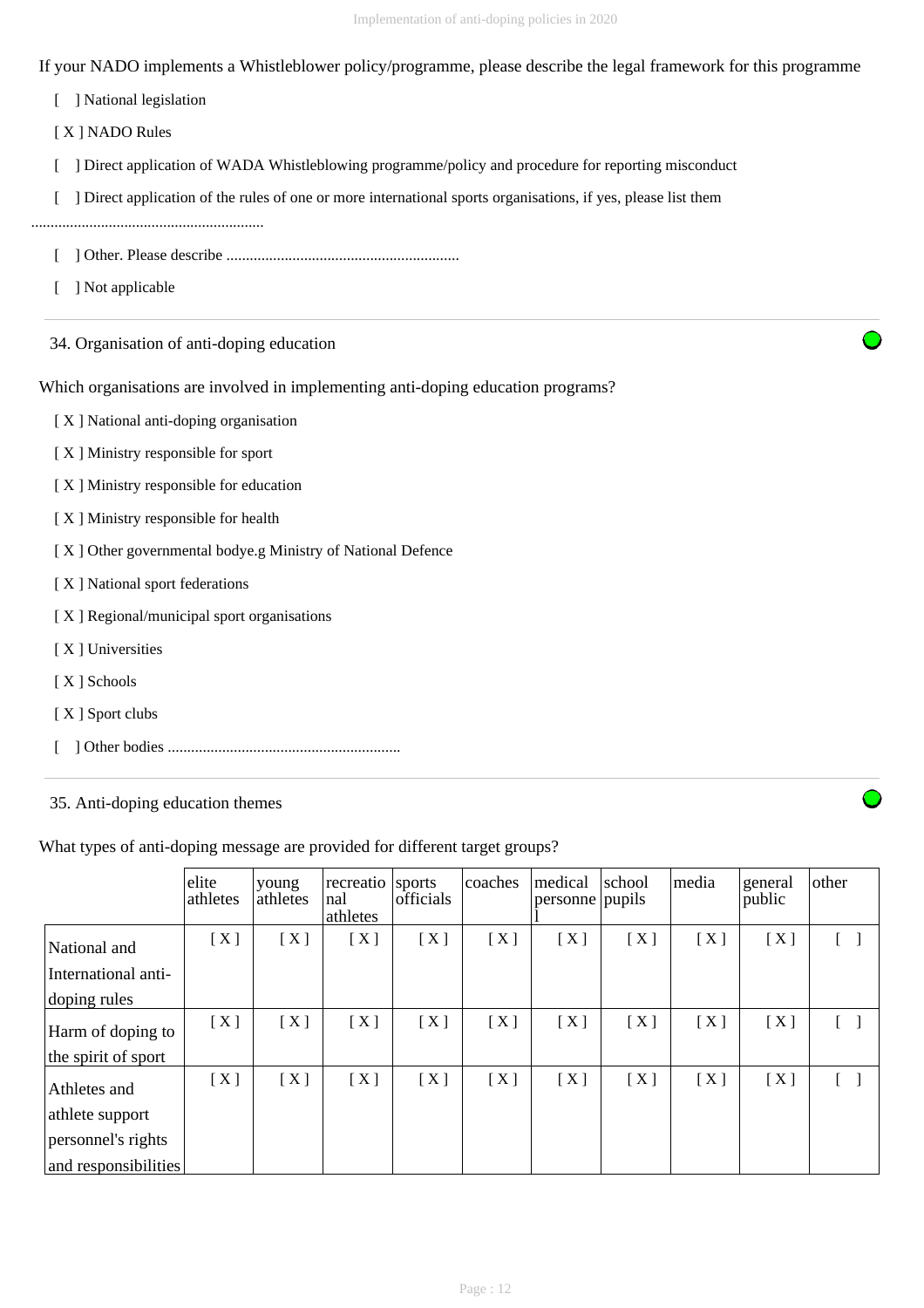| Consequences of   | [X] | [X] | [X]                               | [X] | [X] | [X] | [X]    | [X] | [X] |            |
|-------------------|-----|-----|-----------------------------------|-----|-----|-----|--------|-----|-----|------------|
| doping, including |     |     |                                   |     |     |     |        |     |     |            |
| sanctions, health |     |     |                                   |     |     |     |        |     |     |            |
| and social        |     |     |                                   |     |     |     |        |     |     |            |
| consequences      |     |     |                                   |     |     |     |        |     |     |            |
| Substances and    | [X] | [X] | [X]                               | [X] | [X] | [X] | [X]    | [X] | [X] | $\lceil$ 1 |
| methods on the    |     |     |                                   |     |     |     |        |     |     |            |
| Prohibited List   |     |     |                                   |     |     |     |        |     |     |            |
| Doping control    | [X] | [X] | [X]                               | [X] | [X] | [X] | [X]    | [X] | [X] | $\lceil$ 1 |
| procedures        |     |     |                                   |     |     |     |        |     |     |            |
| Therapeutic use   | [X] | [X] | $\begin{bmatrix} 1 \end{bmatrix}$ | [X] | [X] | [X] | [X]    | [X] | [X] |            |
| exemptions        |     |     |                                   |     |     |     |        |     |     |            |
| (TUEs)            |     |     |                                   |     |     |     |        |     |     |            |
| Applicable        | [X] | [X] | $\begin{bmatrix} 1 \end{bmatrix}$ | [X] | [X] | [X] | $[\ ]$ | [X] | [X] |            |
| whereabouts       |     |     |                                   |     |     |     |        |     |     |            |
| requirements      |     |     |                                   |     |     |     |        |     |     |            |

36. Nutritional supplements

What measures have been taken to address the problems related to nutritional supplements in sport?

- [X] Restrict availability
- [X] Control of production
- [ ] Provide quality assurance
- [ ] Comprehensive labelling
- [ ] Limit advertising and promotion
- [ X ] Educational and informational measures
- [ ] Other, please specify: ............................................................

#### 37. Anti-doping research

Has any anti-doping research been undertaken or supported?

- ( X ) Yes; your comment (optional) ............................................................
- ( ) Yes, to a limited extent; your comment (optional) ............................................................
- ( ) No; your comment (optional) ............................................................

38. Areas of anti-doping research

What are the areas of anti-doping research?

- [X] Doping prevention
- [X] Detection methods
- [ X ] Behavioural and social aspects of doping
- [ X ] Health consequences of doping